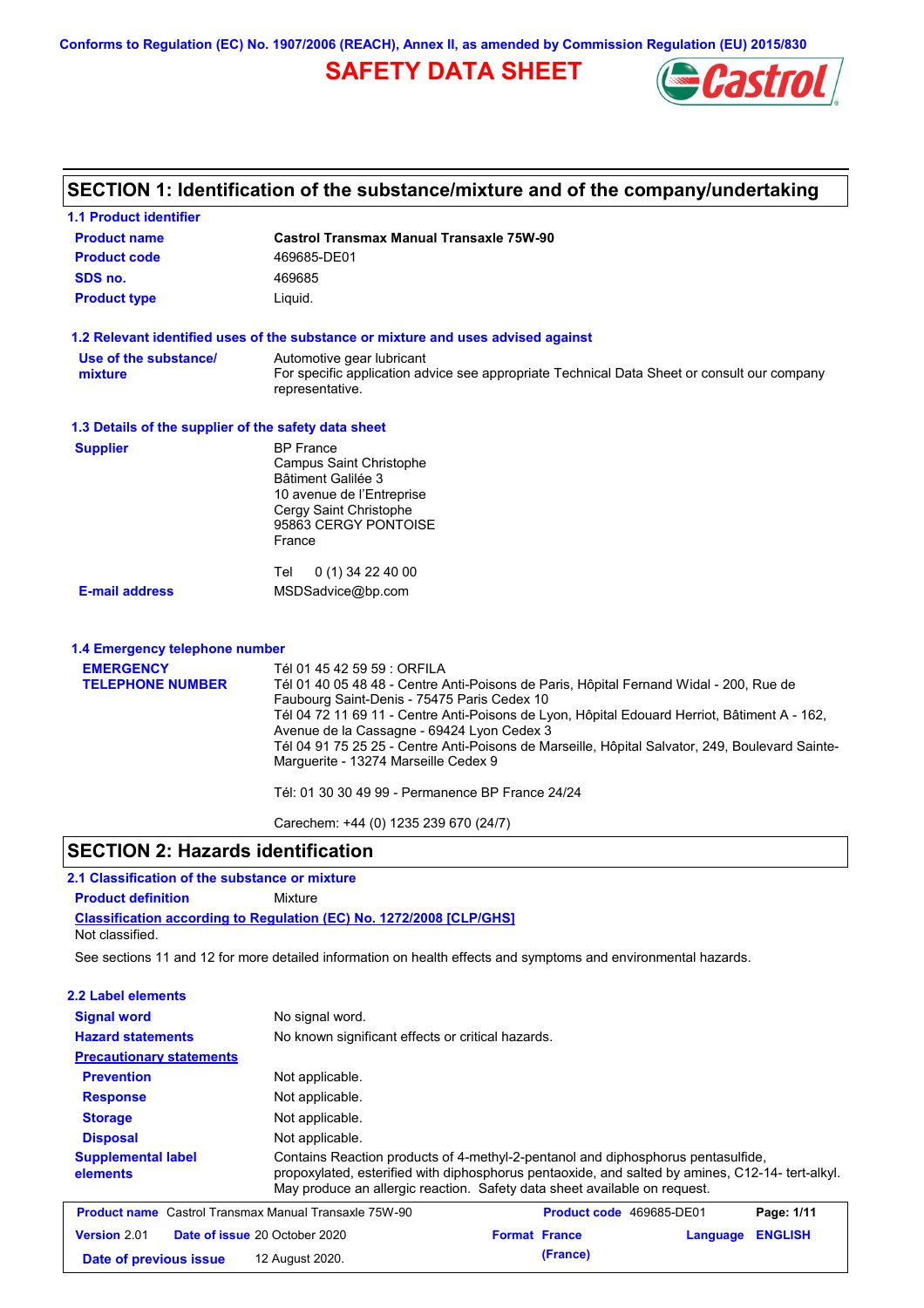## **SECTION 2: Hazards identification**

| EU Regulation (EC) No. 1907/2006 (REACH)                                                                                 |                                                                                                               |
|--------------------------------------------------------------------------------------------------------------------------|---------------------------------------------------------------------------------------------------------------|
|                                                                                                                          |                                                                                                               |
| <b>Annex XVII - Restrictions</b><br>on the manufacture.<br>placing on the market<br>and use of certain                   | Not applicable.                                                                                               |
| dangerous substances,<br>mixtures and articles                                                                           |                                                                                                               |
| <b>Special packaging requirements</b>                                                                                    |                                                                                                               |
| <b>Containers to be fitted</b><br>with child-resistant<br>fastenings                                                     | Not applicable.                                                                                               |
| <b>Tactile warning of danger</b>                                                                                         | Not applicable.                                                                                               |
| 2.3 Other hazards                                                                                                        |                                                                                                               |
| <b>Results of PBT and vPvB</b><br>assessment                                                                             | Product does not meet the criteria for PBT or vPvB according to Regulation (EC) No. 1907/2006,<br>Annex XIII. |
| <b>Product meets the criteria</b><br>for PBT or vPvB according<br>to Regulation (EC) No.<br><b>1907/2006, Annex XIII</b> | This mixture does not contain any substances that are assessed to be a PBT or a vPvB.                         |
| Other hazards which do<br>not result in classification                                                                   | Defatting to the skin.                                                                                        |

## **SECTION 3: Composition/information on ingredients**

### **3.2 Mixtures**

| <b>Product definition</b> | Mixture                                                  |
|---------------------------|----------------------------------------------------------|
|                           | Synthetic base stock. Proprietary performance additives. |

| <b>Product/ingredient</b><br>name                             | <b>Identifiers</b>                                                                     | $\%$      | <b>Regulation (EC) No.</b><br>1272/2008 [CLP] | <b>Type</b> |
|---------------------------------------------------------------|----------------------------------------------------------------------------------------|-----------|-----------------------------------------------|-------------|
| 1-Decene, homopolymer,<br>hydrogenated                        | REACH #: 01-2119486452-34<br>$EC: 500-183-1$<br>CAS: 68037-01-4                        | 225 - ≤50 | Asp. Tox. 1, H304                             | $[1]$       |
| Dec-1-ene, trimers, hydrogenated                              | REACH #: 01-2119493949-12<br>$EC: 500-393-3$<br>CAS: 157707-86-3                       | 225 - ≤50 | Asp. Tox. 1, H304                             | $[1]$       |
| Distillates (petroleum), solvent-<br>dewaxed heavy paraffinic | REACH #: 01-2119471299-27<br>$EC: 265-169-7$<br>CAS: 64742-65-0<br>Index: 649-474-00-6 | ≤10       | Asp. Tox. 1, H304                             | $[1]$       |

**See Section 16 for the full text of the H statements declared above.**

### Type

[1] Substance classified with a health or environmental hazard

[2] Substance with a workplace exposure limit

[3] Substance meets the criteria for PBT according to Regulation (EC) No. 1907/2006, Annex XIII

[4] Substance meets the criteria for vPvB according to Regulation (EC) No. 1907/2006, Annex XIII

[5] Substance of equivalent concern

[6] Additional disclosure due to company policy

Occupational exposure limits, if available, are listed in Section 8.

### **SECTION 4: First aid measures**

```
4.1 Description of first aid measures
```

| <b>Eye contact</b>                                           | In case of contact, immediately flush eyes with plenty of water for at least 15 minutes. Eyelids<br>should be held away from the eyeball to ensure thorough rinsing. Check for and remove any<br>contact lenses. Get medical attention.<br>Wash skin thoroughly with soap and water or use recognised skin cleanser. Remove<br>contaminated clothing and shoes. Wash clothing before reuse. Clean shoes thoroughly before<br>reuse. Get medical attention if irritation develops. |                          |          |                |
|--------------------------------------------------------------|-----------------------------------------------------------------------------------------------------------------------------------------------------------------------------------------------------------------------------------------------------------------------------------------------------------------------------------------------------------------------------------------------------------------------------------------------------------------------------------|--------------------------|----------|----------------|
| <b>Skin contact</b>                                          |                                                                                                                                                                                                                                                                                                                                                                                                                                                                                   |                          |          |                |
| <b>Inhalation</b>                                            | If inhaled, remove to fresh air. Get medical attention if symptoms occur.                                                                                                                                                                                                                                                                                                                                                                                                         |                          |          |                |
| <b>Ingestion</b>                                             | Do not induce vomiting unless directed to do so by medical personnel. Get medical attention if<br>symptoms occur.                                                                                                                                                                                                                                                                                                                                                                 |                          |          |                |
| <b>Product name</b> Castrol Transmax Manual Transaxle 75W-90 |                                                                                                                                                                                                                                                                                                                                                                                                                                                                                   | Product code 469685-DE01 |          | Page: 2/11     |
| Date of issue 20 October 2020<br>Version 2.01                |                                                                                                                                                                                                                                                                                                                                                                                                                                                                                   | <b>Format France</b>     | Language | <b>ENGLISH</b> |
| Date of previous issue                                       | 12 August 2020.                                                                                                                                                                                                                                                                                                                                                                                                                                                                   | (France)                 |          |                |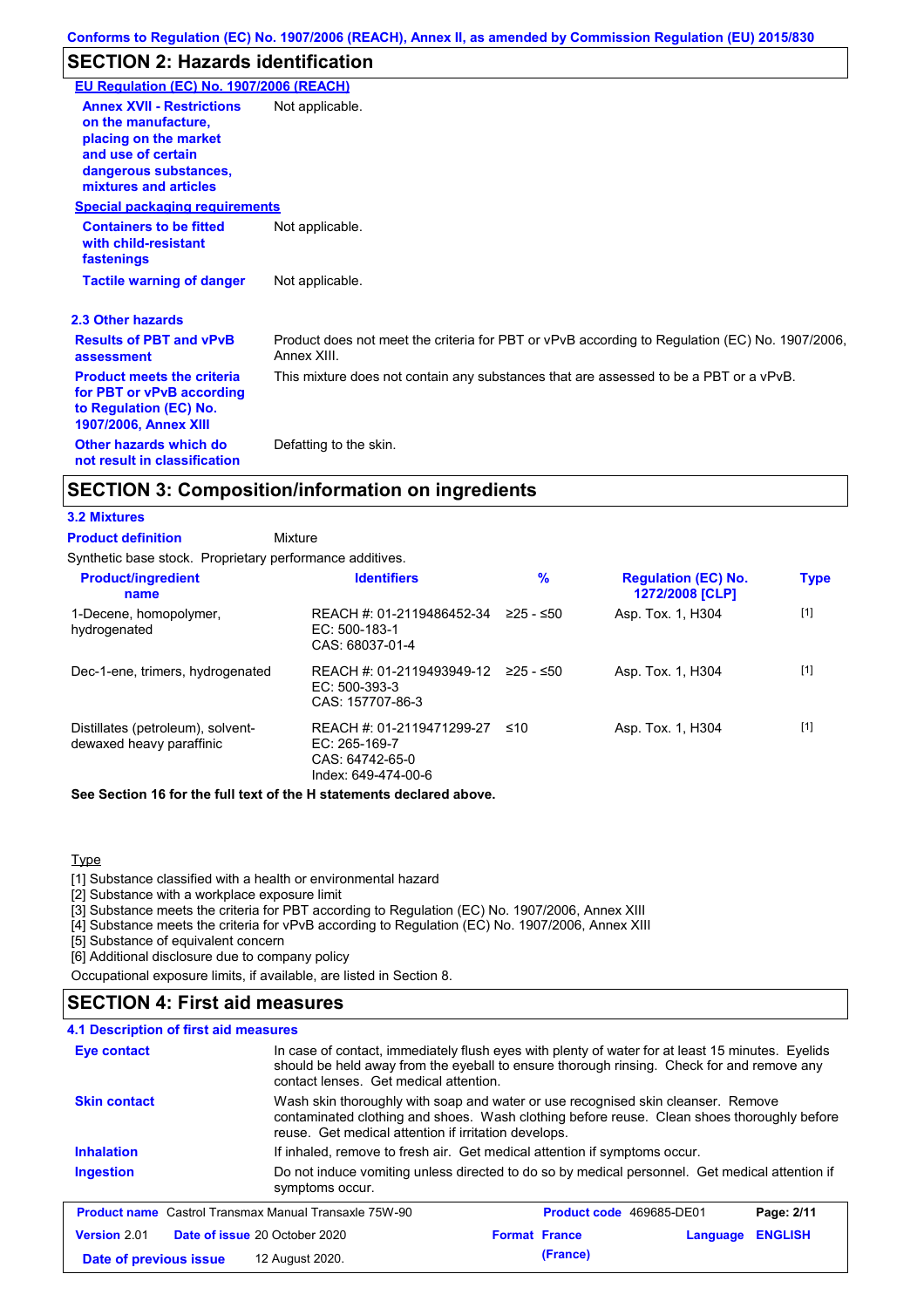|                                                           | Conforms to Regulation (EC) No. 1907/2006 (REACH), Annex II, as amended by Commission Regulation (EU) 2015/830                                                                                                                                                                                                                                                    |
|-----------------------------------------------------------|-------------------------------------------------------------------------------------------------------------------------------------------------------------------------------------------------------------------------------------------------------------------------------------------------------------------------------------------------------------------|
| <b>SECTION 4: First aid measures</b>                      |                                                                                                                                                                                                                                                                                                                                                                   |
| <b>Protection of first-aiders</b>                         | No action shall be taken involving any personal risk or without suitable training.                                                                                                                                                                                                                                                                                |
|                                                           | 4.2 Most important symptoms and effects, both acute and delayed                                                                                                                                                                                                                                                                                                   |
|                                                           | See Section 11 for more detailed information on health effects and symptoms.                                                                                                                                                                                                                                                                                      |
| <b>Potential acute health effects</b>                     |                                                                                                                                                                                                                                                                                                                                                                   |
| <b>Inhalation</b>                                         | Vapour inhalation under ambient conditions is not normally a problem due to low vapour<br>pressure.                                                                                                                                                                                                                                                               |
| <b>Ingestion</b>                                          | No known significant effects or critical hazards.                                                                                                                                                                                                                                                                                                                 |
| <b>Skin contact</b>                                       | Defatting to the skin. May cause skin dryness and irritation.                                                                                                                                                                                                                                                                                                     |
| <b>Eye contact</b>                                        | No known significant effects or critical hazards.                                                                                                                                                                                                                                                                                                                 |
|                                                           | Delayed and immediate effects as well as chronic effects from short and long-term exposure                                                                                                                                                                                                                                                                        |
| <b>Inhalation</b>                                         | Overexposure to the inhalation of airborne droplets or aerosols may cause irritation of the<br>respiratory tract.                                                                                                                                                                                                                                                 |
| <b>Ingestion</b>                                          | Ingestion of large quantities may cause nausea and diarrhoea.                                                                                                                                                                                                                                                                                                     |
| <b>Skin contact</b>                                       | Prolonged or repeated contact can defat the skin and lead to irritation and/or dermatitis.                                                                                                                                                                                                                                                                        |
| <b>Eye contact</b>                                        | Potential risk of transient stinging or redness if accidental eye contact occurs.                                                                                                                                                                                                                                                                                 |
|                                                           |                                                                                                                                                                                                                                                                                                                                                                   |
|                                                           | 4.3 Indication of any immediate medical attention and special treatment needed                                                                                                                                                                                                                                                                                    |
| <b>Notes to physician</b>                                 | Treatment should in general be symptomatic and directed to relieving any effects.                                                                                                                                                                                                                                                                                 |
| <b>SECTION 5: Firefighting measures</b>                   |                                                                                                                                                                                                                                                                                                                                                                   |
| 5.1 Extinguishing media                                   |                                                                                                                                                                                                                                                                                                                                                                   |
| <b>Suitable extinguishing</b><br>media                    | In case of fire, use foam, dry chemical or carbon dioxide extinguisher or spray.                                                                                                                                                                                                                                                                                  |
| <b>Unsuitable extinguishing</b><br>media                  | Do not use water jet. The use of a water jet may cause the fire to spread by splashing the<br>burning product.                                                                                                                                                                                                                                                    |
| 5.2 Special hazards arising from the substance or mixture |                                                                                                                                                                                                                                                                                                                                                                   |
| <b>Hazards from the</b><br>substance or mixture           | In a fire or if heated, a pressure increase will occur and the container may burst.                                                                                                                                                                                                                                                                               |
| <b>Hazardous combustion</b><br>products                   | Combustion products may include the following:<br>carbon oxides (CO, CO <sub>2</sub> ) (carbon monoxide, carbon dioxide)                                                                                                                                                                                                                                          |
| <b>5.3 Advice for firefighters</b>                        |                                                                                                                                                                                                                                                                                                                                                                   |
| <b>Special precautions for</b><br>fire-fighters           | No action shall be taken involving any personal risk or without suitable training. Promptly<br>isolate the scene by removing all persons from the vicinity of the incident if there is a fire.                                                                                                                                                                    |
| <b>Special protective</b><br>equipment for fire-fighters  | Fire-fighters should wear appropriate protective equipment and self-contained breathing<br>apparatus (SCBA) with a full face-piece operated in positive pressure mode. Clothing for fire-<br>fighters (including helmets, protective boots and gloves) conforming to European standard EN<br>469 will provide a basic level of protection for chemical incidents. |
| <b>SECTION 6: Accidental release measures</b>             |                                                                                                                                                                                                                                                                                                                                                                   |
|                                                           | 6.1 Personal precautions, protective equipment and emergency procedures                                                                                                                                                                                                                                                                                           |
| For non-emergency<br>personnel                            | No action shall be taken involving any personal risk or without suitable training. Evacuate<br>surrounding areas. Keep unnecessary and unprotected personnel from entering. Do not touch<br>or walk through spilt material. Floors may be slippery; use care to avoid falling. Put on<br>appropriate personal protective equipment.                               |
| For emergency responders                                  | If specialised clothing is required to deal with the spillage, take note of any information in<br>Section 8 on suitable and unsuitable materials. See also the information in "For non-<br>emergency personnel".                                                                                                                                                  |
| <b>6.2 Environmental</b><br>precautions                   | Avoid dispersal of spilt material and runoff and contact with soil, waterways, drains and sewers.<br>Inform the relevant authorities if the product has caused environmental pollution (sewers,<br>waterways, soil or air).                                                                                                                                       |

## **6.3 Methods and material for containment and cleaning up**

**Small spill**

Stop leak if without risk. Move containers from spill area. Absorb with an inert material and place in an appropriate waste disposal container. Dispose of via a licensed waste disposal contractor.

| <b>Product name</b> Castrol Transmax Manual Transaxle 75W-90 |  |                                      | <b>Product code</b> 469685-DE01 |          | Page: 3/11              |  |
|--------------------------------------------------------------|--|--------------------------------------|---------------------------------|----------|-------------------------|--|
| <b>Version 2.01</b>                                          |  | <b>Date of issue 20 October 2020</b> | <b>Format France</b>            |          | <b>Language ENGLISH</b> |  |
| Date of previous issue                                       |  | 12 August 2020.                      |                                 | (France) |                         |  |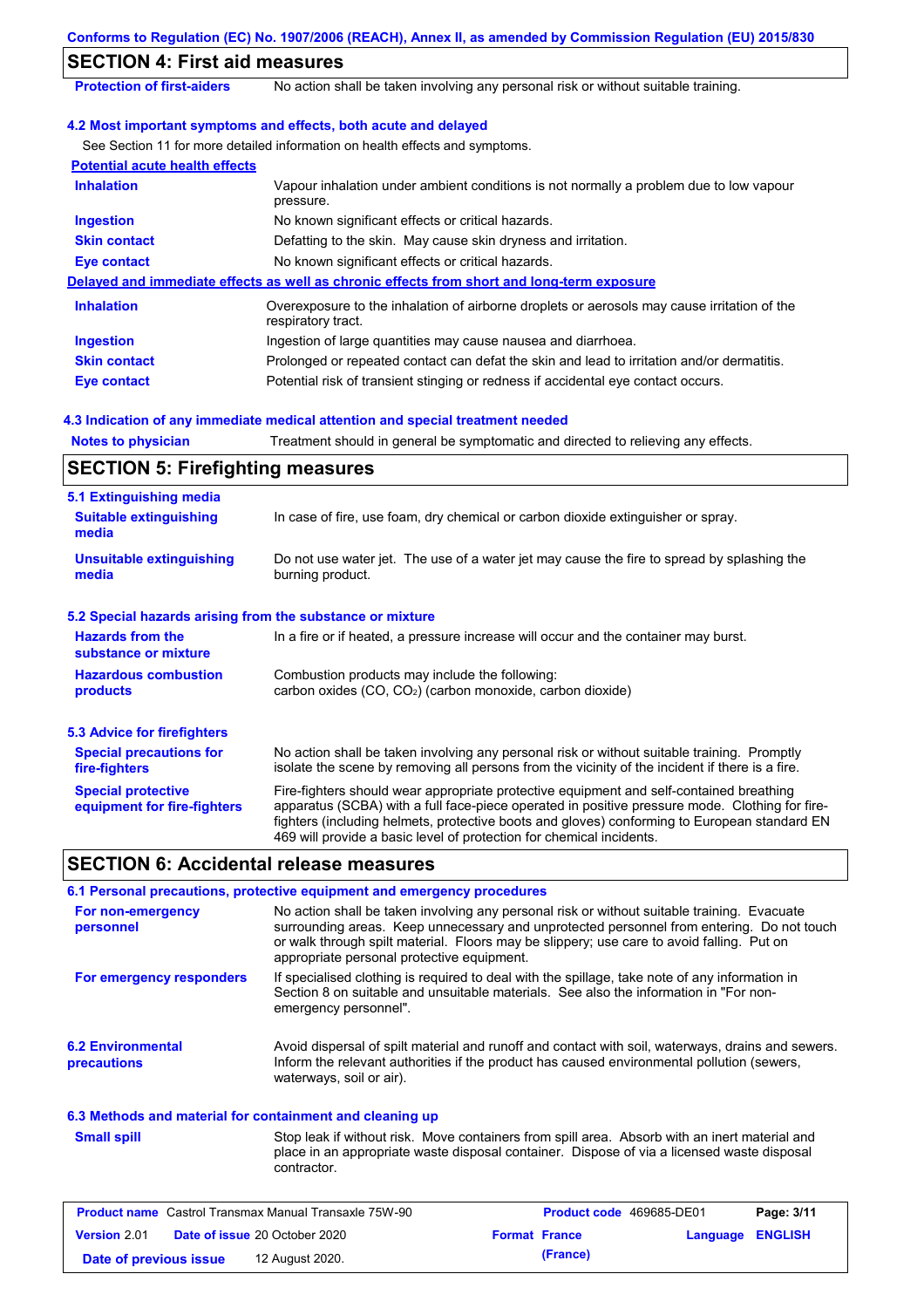## **SECTION 6: Accidental release measures**

| Large spill                               | Stop leak if without risk. Move containers from spill area. Prevent entry into sewers, water<br>courses, basements or confined areas. Contain and collect spillage with non-combustible,<br>absorbent material e.g. sand, earth, vermiculite or diatomaceous earth and place in container<br>for disposal according to local regulations. Dispose of via a licensed waste disposal contractor. |
|-------------------------------------------|------------------------------------------------------------------------------------------------------------------------------------------------------------------------------------------------------------------------------------------------------------------------------------------------------------------------------------------------------------------------------------------------|
| 6.4 Reference to other<br><b>sections</b> | See Section 1 for emergency contact information.<br>See Section 5 for firefighting measures.<br>See Section 8 for information on appropriate personal protective equipment.<br>See Section 12 for environmental precautions.<br>See Section 13 for additional waste treatment information.                                                                                                     |

## **SECTION 7: Handling and storage**

| 7.1 Precautions for safe handling                                                    |                                                                                                                                                                                                                                                                                                                                                                                                                                                                                          |
|--------------------------------------------------------------------------------------|------------------------------------------------------------------------------------------------------------------------------------------------------------------------------------------------------------------------------------------------------------------------------------------------------------------------------------------------------------------------------------------------------------------------------------------------------------------------------------------|
| <b>Protective measures</b>                                                           | Put on appropriate personal protective equipment.                                                                                                                                                                                                                                                                                                                                                                                                                                        |
| <b>Advice on general</b><br>occupational hygiene                                     | Eating, drinking and smoking should be prohibited in areas where this material is handled.<br>stored and processed. Wash thoroughly after handling. Remove contaminated clothing and<br>protective equipment before entering eating areas. See also Section 8 for additional<br>information on hygiene measures.                                                                                                                                                                         |
| <b>7.2 Conditions for safe</b><br>storage, including any<br><b>incompatibilities</b> | Store in accordance with local regulations. Store in a dry, cool and well-ventilated area, away<br>from incompatible materials (see Section 10). Keep away from heat and direct sunlight. Keep<br>container tightly closed and sealed until ready for use. Containers that have been opened must<br>be carefully resealed and kept upright to prevent leakage. Store and use only in equipment/<br>containers designed for use with this product. Do not store in unlabelled containers. |
| <b>Not suitable</b>                                                                  | Prolonged exposure to elevated temperature.                                                                                                                                                                                                                                                                                                                                                                                                                                              |
| 7.3 Specific end use(s)                                                              |                                                                                                                                                                                                                                                                                                                                                                                                                                                                                          |
| <b>Recommendations</b>                                                               | See section 1.2 and Exposure scenarios in annex, if applicable.                                                                                                                                                                                                                                                                                                                                                                                                                          |

## **SECTION 8: Exposure controls/personal protection**

#### **8.1 Control parameters**

#### **Occupational exposure limits**

Whilst specific OELs for certain components may be shown in this section, other components may be present in any mist, vapour or dust produced. Therefore, the specific OELs may not be applicable to the product as a whole and are provided for guidance only.

**Recommended monitoring procedures** If this product contains ingredients with exposure limits, personal, workplace atmosphere or biological monitoring may be required to determine the effectiveness of the ventilation or other control measures and/or the necessity to use respiratory protective equipment. Reference should be made to monitoring standards, such as the following: European Standard EN 689 (Workplace atmospheres - Guidance for the assessment of exposure by inhalation to chemical agents for comparison with limit values and measurement strategy) European Standard EN 14042 (Workplace atmospheres - Guide for the application and use of procedures for the assessment of exposure to chemical and biological agents) European Standard EN 482 (Workplace atmospheres - General requirements for the performance of procedures for the measurement of chemical agents) Reference to national guidance documents for methods for the determination of hazardous substances will also be required.

### **Derived No Effect Level**

No DNELs/DMELs available.

#### **Predicted No Effect Concentration**

No PNECs available

| <b>8.2 Exposure controls</b>                                 |                                                 |                                                                                                                                                                                                                                                                                                                                                                                                                                                                                                                                                                                                                                                                                                                                                                                                                                                                                                                                                      |                                 |            |  |
|--------------------------------------------------------------|-------------------------------------------------|------------------------------------------------------------------------------------------------------------------------------------------------------------------------------------------------------------------------------------------------------------------------------------------------------------------------------------------------------------------------------------------------------------------------------------------------------------------------------------------------------------------------------------------------------------------------------------------------------------------------------------------------------------------------------------------------------------------------------------------------------------------------------------------------------------------------------------------------------------------------------------------------------------------------------------------------------|---------------------------------|------------|--|
| <b>Appropriate engineering</b><br>controls                   | kept in good condition and properly maintained. | Provide exhaust ventilation or other engineering controls to keep the relevant airborne<br>concentrations below their respective occupational exposure limits.<br>All activities involving chemicals should be assessed for their risks to health, to ensure<br>exposures are adequately controlled. Personal protective equipment should only be considered<br>after other forms of control measures (e.g. engineering controls) have been suitably evaluated.<br>Personal protective equipment should conform to appropriate standards, be suitable for use, be<br>Your supplier of personal protective equipment should be consulted for advice on selection and<br>appropriate standards. For further information contact your national organisation for standards.<br>The final choice of protective equipment will depend upon a risk assessment. It is important to<br>ensure that all items of personal protective equipment are compatible. |                                 |            |  |
| Individual protection measures                               |                                                 |                                                                                                                                                                                                                                                                                                                                                                                                                                                                                                                                                                                                                                                                                                                                                                                                                                                                                                                                                      |                                 |            |  |
| <b>Product name</b> Castrol Transmax Manual Transaxle 75W-90 |                                                 |                                                                                                                                                                                                                                                                                                                                                                                                                                                                                                                                                                                                                                                                                                                                                                                                                                                                                                                                                      | <b>Product code</b> 469685-DE01 | Page: 4/11 |  |

| <b>Product name</b> Castrol Fransmax Manual Fransaxle 75W-90 |  | <b>Product code</b> 469685-DE01      |                      | Page: 4/11       |  |
|--------------------------------------------------------------|--|--------------------------------------|----------------------|------------------|--|
| <b>Version 2.01</b>                                          |  | <b>Date of issue 20 October 2020</b> | <b>Format France</b> | Language ENGLISH |  |
| Date of previous issue                                       |  | 12 August 2020.                      | (France)             |                  |  |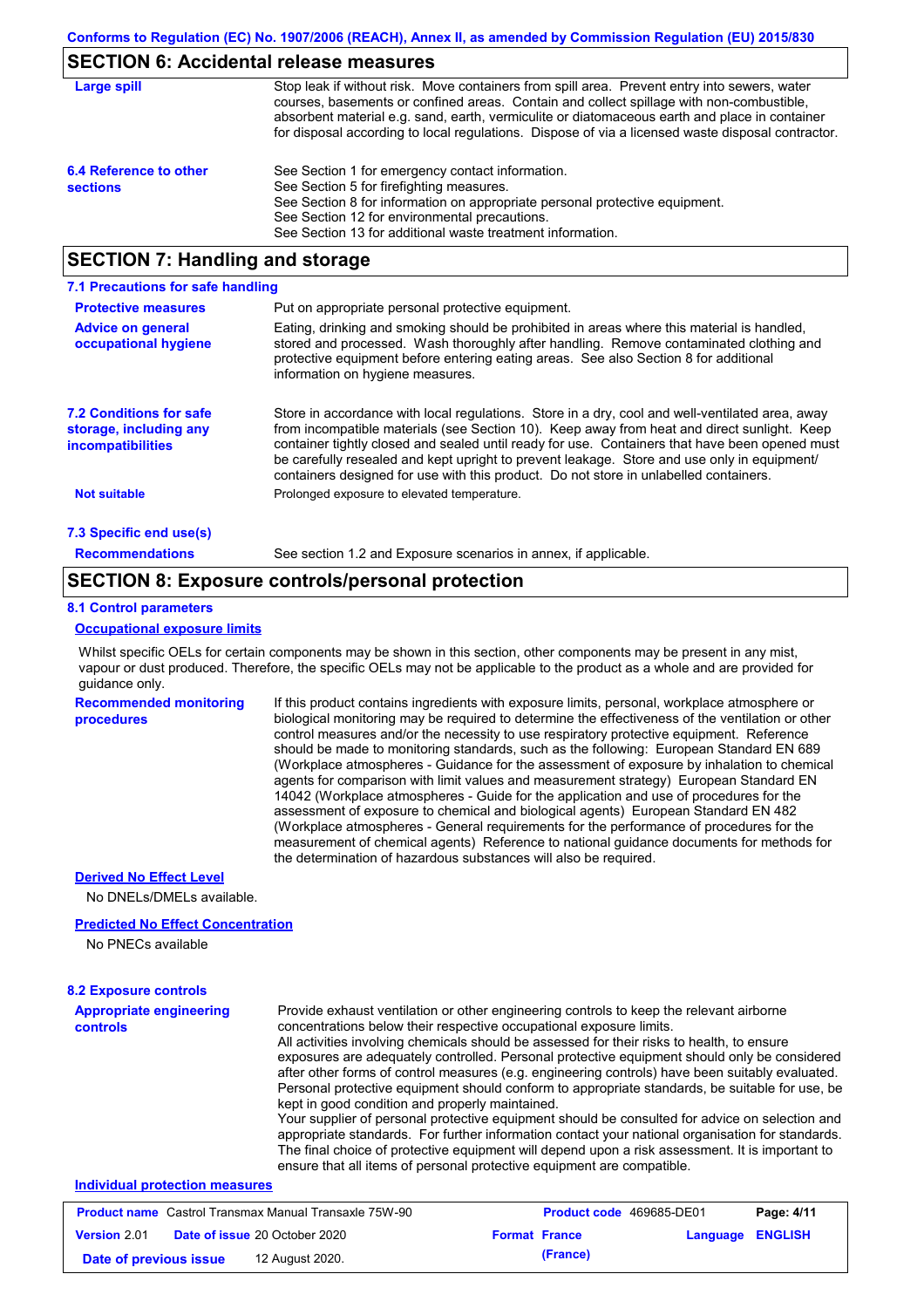# **SECTION 8: Exposure controls/personal protection**

| <b>Hygiene measures</b>       | Wash hands, forearms and face thoroughly after handling chemical products, before eating,<br>smoking and using the lavatory and at the end of the working period. Ensure that eyewash<br>stations and safety showers are close to the workstation location.                                                                                                                                                                                                                                                                                                                                                                                       |
|-------------------------------|---------------------------------------------------------------------------------------------------------------------------------------------------------------------------------------------------------------------------------------------------------------------------------------------------------------------------------------------------------------------------------------------------------------------------------------------------------------------------------------------------------------------------------------------------------------------------------------------------------------------------------------------------|
| <b>Respiratory protection</b> | In case of insufficient ventilation, wear suitable respiratory equipment.<br>The correct choice of respiratory protection depends upon the chemicals being handled, the<br>conditions of work and use, and the condition of the respiratory equipment. Safety procedures<br>should be developed for each intended application. Respiratory protection equipment should<br>therefore be chosen in consultation with the supplier/manufacturer and with a full assessment<br>of the working conditions.                                                                                                                                             |
| <b>Eye/face protection</b>    | Safety glasses with side shields.                                                                                                                                                                                                                                                                                                                                                                                                                                                                                                                                                                                                                 |
| <b>Skin protection</b>        | <b>General Information:</b>                                                                                                                                                                                                                                                                                                                                                                                                                                                                                                                                                                                                                       |
| <b>Hand protection</b>        |                                                                                                                                                                                                                                                                                                                                                                                                                                                                                                                                                                                                                                                   |
|                               | Because specific work environments and material handling practices vary, safety procedures<br>should be developed for each intended application. The correct choice of protective gloves<br>depends upon the chemicals being handled, and the conditions of work and use. Most gloves<br>provide protection for only a limited time before they must be discarded and replaced (even the<br>best chemically resistant gloves will break down after repeated chemical exposures).                                                                                                                                                                  |
|                               | Gloves should be chosen in consultation with the supplier / manufacturer and taking account of<br>a full assessment of the working conditions.                                                                                                                                                                                                                                                                                                                                                                                                                                                                                                    |
|                               | Recommended: Nitrile gloves.<br><b>Breakthrough time:</b>                                                                                                                                                                                                                                                                                                                                                                                                                                                                                                                                                                                         |
|                               | Breakthrough time data are generated by glove manufacturers under laboratory test conditions<br>and represent how long a glove can be expected to provide effective permeation resistance. It<br>is important when following breakthrough time recommendations that actual workplace<br>conditions are taken into account. Always consult with your glove supplier for up-to-date<br>technical information on breakthrough times for the recommended glove type.<br>Our recommendations on the selection of gloves are as follows:                                                                                                                |
|                               | Continuous contact:                                                                                                                                                                                                                                                                                                                                                                                                                                                                                                                                                                                                                               |
|                               | Gloves with a minimum breakthrough time of 240 minutes, or >480 minutes if suitable gloves<br>can be obtained.<br>If suitable gloves are not available to offer that level of protection, gloves with shorter<br>breakthrough times may be acceptable as long as appropriate glove maintenance and<br>replacement regimes are determined and adhered to.                                                                                                                                                                                                                                                                                          |
|                               | Short-term / splash protection:                                                                                                                                                                                                                                                                                                                                                                                                                                                                                                                                                                                                                   |
|                               | Recommended breakthrough times as above.<br>It is recognised that for short-term, transient exposures, gloves with shorter breakthrough times<br>may commonly be used. Therefore, appropriate maintenance and replacement regimes must<br>be determined and rigorously followed.                                                                                                                                                                                                                                                                                                                                                                  |
|                               | <b>Glove Thickness:</b>                                                                                                                                                                                                                                                                                                                                                                                                                                                                                                                                                                                                                           |
|                               | For general applications, we recommend gloves with a thickness typically greater than 0.35 mm.                                                                                                                                                                                                                                                                                                                                                                                                                                                                                                                                                    |
|                               | It should be emphasised that glove thickness is not necessarily a good predictor of glove<br>resistance to a specific chemical, as the permeation efficiency of the glove will be dependent<br>on the exact composition of the glove material. Therefore, glove selection should also be based<br>on consideration of the task requirements and knowledge of breakthrough times.<br>Glove thickness may also vary depending on the glove manufacturer, the glove type and the<br>glove model. Therefore, the manufacturers' technical data should always be taken into account<br>to ensure selection of the most appropriate glove for the task. |
|                               | Note: Depending on the activity being conducted, gloves of varying thickness may be required<br>for specific tasks. For example:                                                                                                                                                                                                                                                                                                                                                                                                                                                                                                                  |
|                               | • Thinner gloves (down to 0.1 mm or less) may be required where a high degree of manual<br>dexterity is needed. However, these gloves are only likely to give short duration protection and<br>would normally be just for single use applications, then disposed of.                                                                                                                                                                                                                                                                                                                                                                              |
|                               | • Thicker gloves (up to 3 mm or more) may be required where there is a mechanical (as well<br>as a chemical) risk i.e. where there is abrasion or puncture potential.                                                                                                                                                                                                                                                                                                                                                                                                                                                                             |

| <b>Product name</b> Castrol Transmax Manual Transaxle 75W-90 |  | <b>Product code</b> 469685-DE01      |                      | Page: 5/11 |                         |  |
|--------------------------------------------------------------|--|--------------------------------------|----------------------|------------|-------------------------|--|
| <b>Version 2.01</b>                                          |  | <b>Date of issue 20 October 2020</b> | <b>Format France</b> |            | <b>Language ENGLISH</b> |  |
| Date of previous issue                                       |  | 12 August 2020.                      |                      | (France)   |                         |  |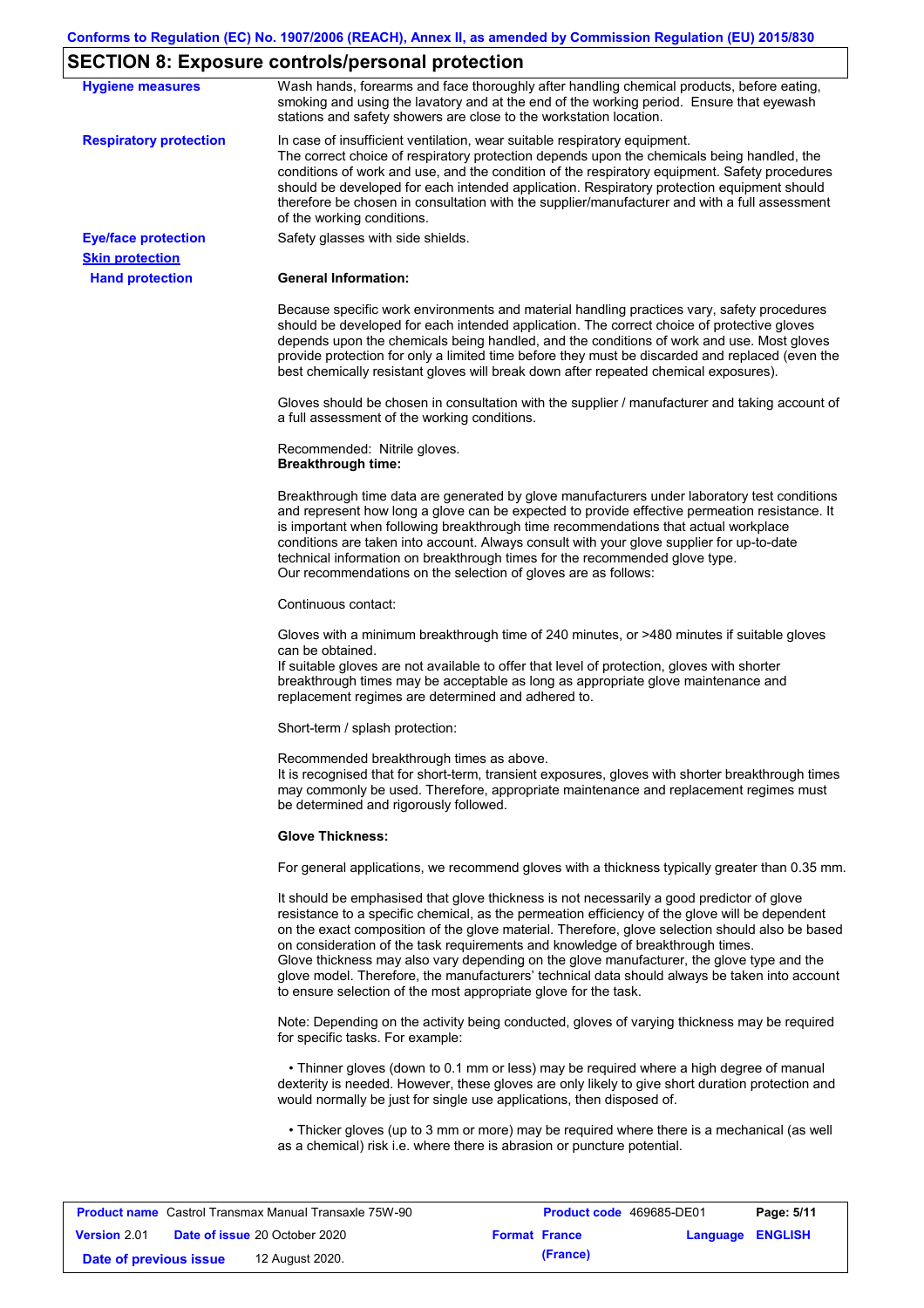# **SECTION 8: Exposure controls/personal protection**

| <b>Skin and body</b>                      | Use of protective clothing is good industrial practice.<br>Personal protective equipment for the body should be selected based on the task being<br>performed and the risks involved and should be approved by a specialist before handling this<br>product.<br>Cotton or polyester/cotton overalls will only provide protection against light superficial<br>contamination that will not soak through to the skin. Overalls should be laundered on a regular<br>basis. When the risk of skin exposure is high (e.g. when cleaning up spillages or if there is a<br>risk of splashing) then chemical resistant aprons and/or impervious chemical suits and boots<br>will be required. |
|-------------------------------------------|---------------------------------------------------------------------------------------------------------------------------------------------------------------------------------------------------------------------------------------------------------------------------------------------------------------------------------------------------------------------------------------------------------------------------------------------------------------------------------------------------------------------------------------------------------------------------------------------------------------------------------------------------------------------------------------|
| <b>Refer to standards:</b>                | Respiratory protection: EN 529<br>Gloves: EN 420, EN 374<br>Eye protection: EN 166<br>Filtering half-mask: EN 149<br>Filtering half-mask with valve: EN 405<br>Half-mask: EN 140 plus filter<br>Full-face mask: EN 136 plus filter<br>Particulate filters: EN 143<br>Gas/combined filters: EN 14387                                                                                                                                                                                                                                                                                                                                                                                   |
| <b>Environmental exposure</b><br>controls | Emissions from ventilation or work process equipment should be checked to ensure they<br>comply with the requirements of environmental protection legislation. In some cases, fume<br>scrubbers, filters or engineering modifications to the process equipment will be necessary to<br>reduce emissions to acceptable levels.                                                                                                                                                                                                                                                                                                                                                         |

## **SECTION 9: Physical and chemical properties**

## **9.1 Information on basic physical and chemical properties**

| <b>Appearance</b>                                      |                                                                                                                     |
|--------------------------------------------------------|---------------------------------------------------------------------------------------------------------------------|
| <b>Physical state</b>                                  | Liquid.                                                                                                             |
| <b>Colour</b>                                          | Amber                                                                                                               |
| Odour                                                  | Not available.                                                                                                      |
| <b>Odour threshold</b>                                 | Not available.                                                                                                      |
| pH                                                     | Not available.                                                                                                      |
| <b>Melting point/freezing point</b>                    | Not available.                                                                                                      |
| Initial boiling point and boiling<br>range             | Not available.                                                                                                      |
| <b>Pour point</b>                                      | $-51 °C$                                                                                                            |
| <b>Flash point</b>                                     | Open cup: >180°C (>356°F) [Cleveland.]                                                                              |
| <b>Evaporation rate</b>                                | Not available.                                                                                                      |
| <b>Flammability (solid, gas)</b>                       | Not available.                                                                                                      |
| <b>Upper/lower flammability or</b><br>explosive limits | Not available.                                                                                                      |
| <b>Vapour pressure</b>                                 | Not available.                                                                                                      |
| <b>Vapour density</b>                                  | Not available.                                                                                                      |
| <b>Relative density</b>                                | Not available.                                                                                                      |
| <b>Density</b>                                         | <1000 kg/m <sup>3</sup> (<1 g/cm <sup>3</sup> ) at 15 <sup>°</sup> C                                                |
| <b>Solubility(ies)</b>                                 | insoluble in water.                                                                                                 |
| <b>Partition coefficient: n-octanol/</b><br>water      | Not available.                                                                                                      |
| <b>Auto-ignition temperature</b>                       | Not available.                                                                                                      |
| <b>Decomposition temperature</b>                       | Not available.                                                                                                      |
| <b>Viscosity</b>                                       | Kinematic: 77.58 mm <sup>2</sup> /s (77.58 cSt) at 40°C<br>Kinematic: 14.63 mm <sup>2</sup> /s (14.63 cSt) at 100°C |
| <b>Explosive properties</b>                            | Not available.                                                                                                      |
| <b>Oxidising properties</b>                            | Not available.                                                                                                      |
|                                                        |                                                                                                                     |

#### **9.2 Other information**

No additional information.

| <b>Product name</b> Castrol Transmax Manual Transaxle 75W-90 |  | <b>Product code</b> 469685-DE01      |  | Page: 6/11           |                         |  |
|--------------------------------------------------------------|--|--------------------------------------|--|----------------------|-------------------------|--|
| <b>Version 2.01</b>                                          |  | <b>Date of issue 20 October 2020</b> |  | <b>Format France</b> | <b>Language ENGLISH</b> |  |
| Date of previous issue                                       |  | 12 August 2020.                      |  | (France)             |                         |  |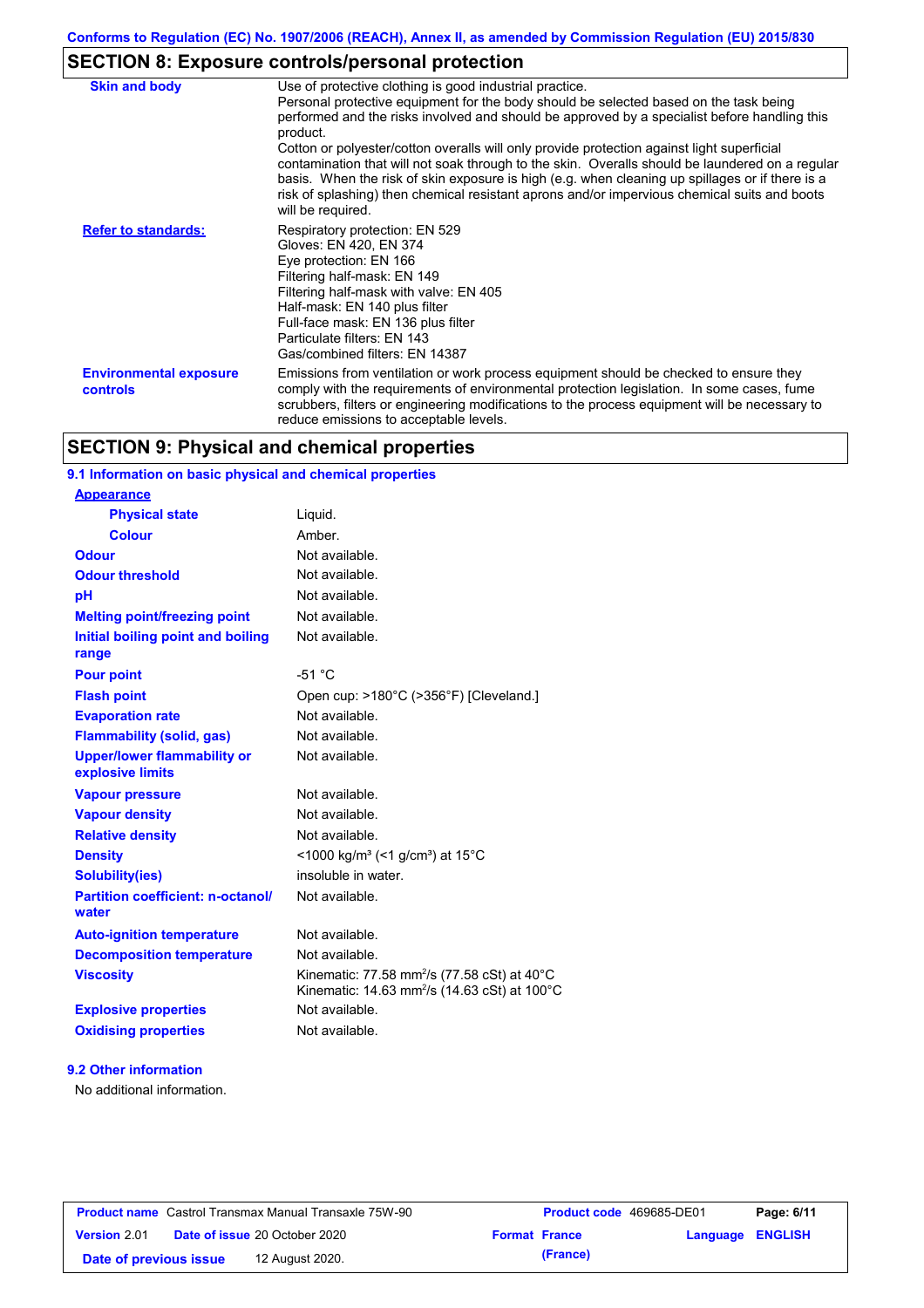| <b>SECTION 10: Stability and reactivity</b>       |                                                                                                                                                                         |  |  |  |
|---------------------------------------------------|-------------------------------------------------------------------------------------------------------------------------------------------------------------------------|--|--|--|
| <b>10.1 Reactivity</b>                            | No specific test data available for this product. Refer to Conditions to avoid and Incompatible<br>materials for additional information.                                |  |  |  |
| <b>10.2 Chemical stability</b>                    | The product is stable.                                                                                                                                                  |  |  |  |
| <b>10.3 Possibility of</b><br>hazardous reactions | Under normal conditions of storage and use, hazardous reactions will not occur.<br>Under normal conditions of storage and use, hazardous polymerisation will not occur. |  |  |  |
| <b>10.4 Conditions to avoid</b>                   | Avoid all possible sources of ignition (spark or flame).                                                                                                                |  |  |  |
| <b>10.5 Incompatible materials</b>                | Reactive or incompatible with the following materials: oxidising materials.                                                                                             |  |  |  |
| <b>10.6 Hazardous</b><br>decomposition products   | Under normal conditions of storage and use, hazardous decomposition products should not be<br>produced.                                                                 |  |  |  |

## **SECTION 11: Toxicological information**

| 11.1 Information on toxicological effects          |                                                                                                                             |
|----------------------------------------------------|-----------------------------------------------------------------------------------------------------------------------------|
| <b>Acute toxicity estimates</b>                    |                                                                                                                             |
| Not available.                                     |                                                                                                                             |
| <b>Information on likely</b><br>routes of exposure | Routes of entry anticipated: Dermal, Inhalation.                                                                            |
| <b>Potential acute health effects</b>              |                                                                                                                             |
| <b>Inhalation</b>                                  | Vapour inhalation under ambient conditions is not normally a problem due to low vapour<br>pressure.                         |
| <b>Ingestion</b>                                   | No known significant effects or critical hazards.                                                                           |
| <b>Skin contact</b>                                | Defatting to the skin. May cause skin dryness and irritation.                                                               |
| <b>Eye contact</b>                                 | No known significant effects or critical hazards.                                                                           |
|                                                    | Symptoms related to the physical, chemical and toxicological characteristics                                                |
| <b>Inhalation</b>                                  | May be harmful by inhalation if exposure to vapour, mists or fumes resulting from thermal<br>decomposition products occurs. |
| <b>Ingestion</b>                                   | No specific data.                                                                                                           |
| <b>Skin contact</b>                                | Adverse symptoms may include the following:<br>irritation<br>dryness<br>cracking                                            |
| <b>Eye contact</b>                                 | No specific data.                                                                                                           |
|                                                    | Delayed and immediate effects as well as chronic effects from short and long-term exposure                                  |
| <b>Inhalation</b>                                  | Overexposure to the inhalation of airborne droplets or aerosols may cause irritation of the<br>respiratory tract.           |
| <b>Ingestion</b>                                   | Ingestion of large quantities may cause nausea and diarrhoea.                                                               |
| <b>Skin contact</b>                                | Prolonged or repeated contact can defat the skin and lead to irritation and/or dermatitis.                                  |
| <b>Eye contact</b>                                 | Potential risk of transient stinging or redness if accidental eye contact occurs.                                           |
| <b>Potential chronic health effects</b>            |                                                                                                                             |
| <b>General</b>                                     | No known significant effects or critical hazards.                                                                           |
| <b>Carcinogenicity</b>                             | No known significant effects or critical hazards.                                                                           |
| <b>Mutagenicity</b>                                | No known significant effects or critical hazards.                                                                           |
| <b>Developmental effects</b>                       | No known significant effects or critical hazards.                                                                           |
| <b>Fertility effects</b>                           | No known significant effects or critical hazards.                                                                           |

## **SECTION 12: Ecological information**

#### **12.1 Toxicity**

**Environmental hazards** Not classified as dangerous

#### **12.2 Persistence and degradability**

Partially biodegradable.

#### **12.3 Bioaccumulative potential**

This product is not expected to bioaccumulate through food chains in the environment.

| <b>Product name</b> Castrol Transmax Manual Transaxle 75W-90 |  | <b>Product code</b> 469685-DE01      |                      | Page: 7/11 |                         |  |
|--------------------------------------------------------------|--|--------------------------------------|----------------------|------------|-------------------------|--|
| <b>Version 2.01</b>                                          |  | <b>Date of issue 20 October 2020</b> | <b>Format France</b> |            | <b>Language ENGLISH</b> |  |
| Date of previous issue                                       |  | 12 August 2020.                      |                      | (France)   |                         |  |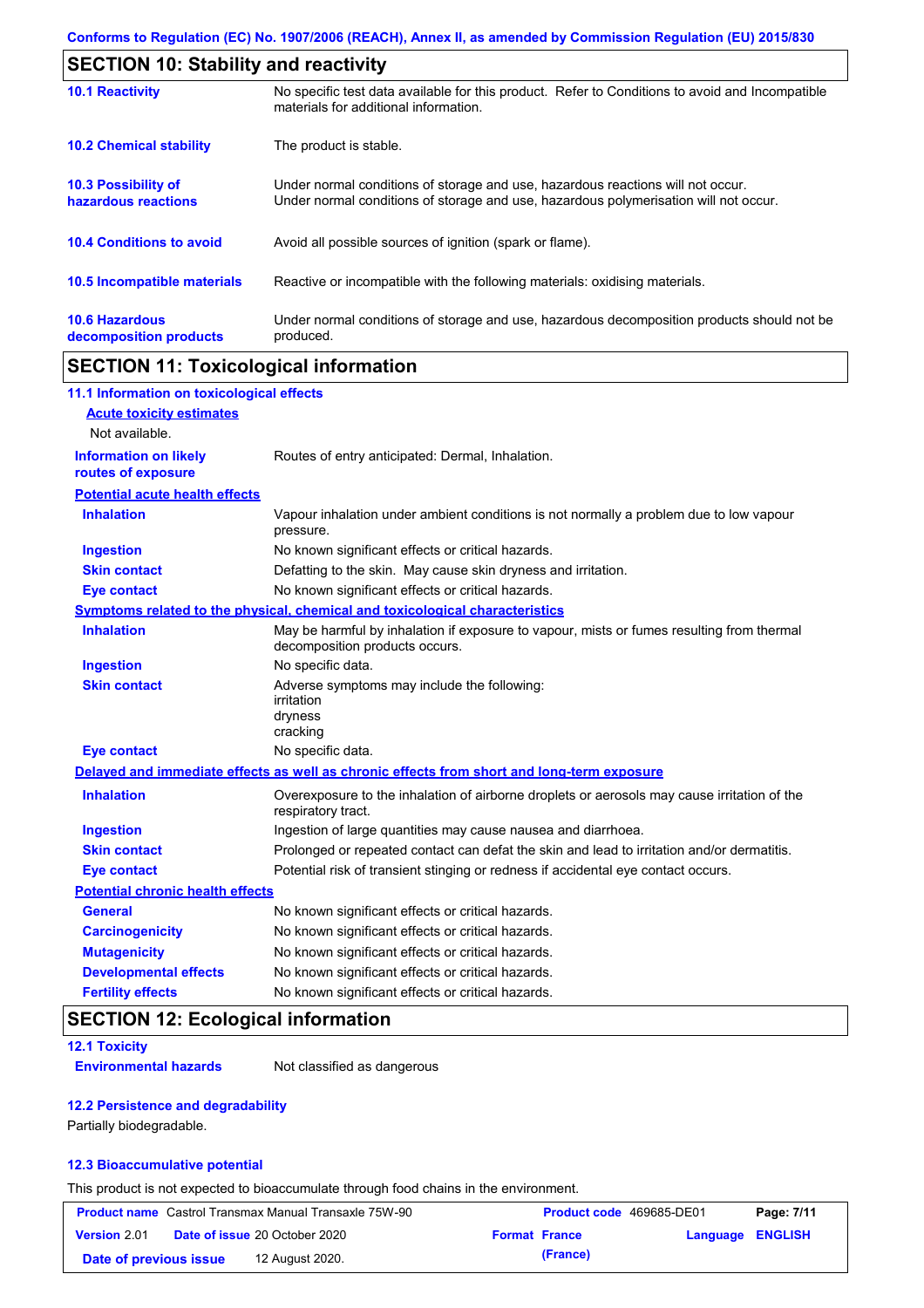## **SECTION 12: Ecological information**

| <b>12.4 Mobility in soil</b>                            |                                                                      |
|---------------------------------------------------------|----------------------------------------------------------------------|
| <b>Soil/water partition</b><br><b>coefficient (Koc)</b> | Not available.                                                       |
| <b>Mobility</b>                                         | Spillages may penetrate the soil causing ground water contamination. |

#### **12.5 Results of PBT and vPvB assessment**

Product does not meet the criteria for PBT or vPvB according to Regulation (EC) No. 1907/2006, Annex XIII.

| 12.6 Other adverse effects          |                                                                                                                           |
|-------------------------------------|---------------------------------------------------------------------------------------------------------------------------|
| <b>Other ecological information</b> | Spills may form a film on water surfaces causing physical damage to organisms. Oxygen<br>transfer could also be impaired. |
|                                     |                                                                                                                           |

## **SECTION 13: Disposal considerations**

## **13.1 Waste treatment methods**

**Product**

```
Methods of disposal
```
Where possible, arrange for product to be recycled. Dispose of via an authorised person/ licensed waste disposal contractor in accordance with local regulations.

**Hazardous waste** Yes.

#### **European waste catalogue (EWC)**

| Waste code | <b>Waste designation</b>                |
|------------|-----------------------------------------|
| 13 02 08*  | other engine, gear and lubricating oils |

However, deviation from the intended use and/or the presence of any potential contaminants may require an alternative waste disposal code to be assigned by the end user.

### **Packaging**

| <b>Methods of disposal</b> | Where possible, arrange for product to be recycled. Dispose of via an authorised person/<br>licensed waste disposal contractor in accordance with local regulations.                                                                    |
|----------------------------|-----------------------------------------------------------------------------------------------------------------------------------------------------------------------------------------------------------------------------------------|
| <b>Special precautions</b> | This material and its container must be disposed of in a safe way. Empty containers or liners<br>may retain some product residues. Avoid dispersal of spilt material and runoff and contact with<br>soil, waterways, drains and sewers. |
| <b>References</b>          | Commission 2014/955/EU<br>Directive 2008/98/EC                                                                                                                                                                                          |

# **SECTION 14: Transport information**

|                                           | <b>ADR/RID</b> | <b>ADN</b>     | <b>IMDG</b>    | <b>IATA</b>    |
|-------------------------------------------|----------------|----------------|----------------|----------------|
| 14.1 UN number                            | Not regulated. | Not regulated. | Not regulated. | Not regulated. |
| 14.2 UN proper<br>shipping name           |                |                | -              |                |
| <b>14.3 Transport</b><br>hazard class(es) |                |                |                |                |
| 14.4 Packing<br>group                     |                |                |                |                |
| 14.5<br><b>Environmental</b><br>hazards   | No.            | No.            | No.            | No.            |
| <b>Additional</b><br><b>information</b>   |                |                |                |                |

**14.6 Special precautions for user** Not available.

**14.7 Transport in bulk according to Annex II of Marpol and the IBC Code** Not available.

| <b>Product name</b> Castrol Transmax Manual Transaxle 75W-90 |  |                                      | <b>Product code</b> 469685-DE01 |          | Page: 8/11              |  |
|--------------------------------------------------------------|--|--------------------------------------|---------------------------------|----------|-------------------------|--|
| <b>Version 2.01</b>                                          |  | <b>Date of issue 20 October 2020</b> | <b>Format France</b>            |          | <b>Language ENGLISH</b> |  |
| Date of previous issue                                       |  | 12 August 2020.                      |                                 | (France) |                         |  |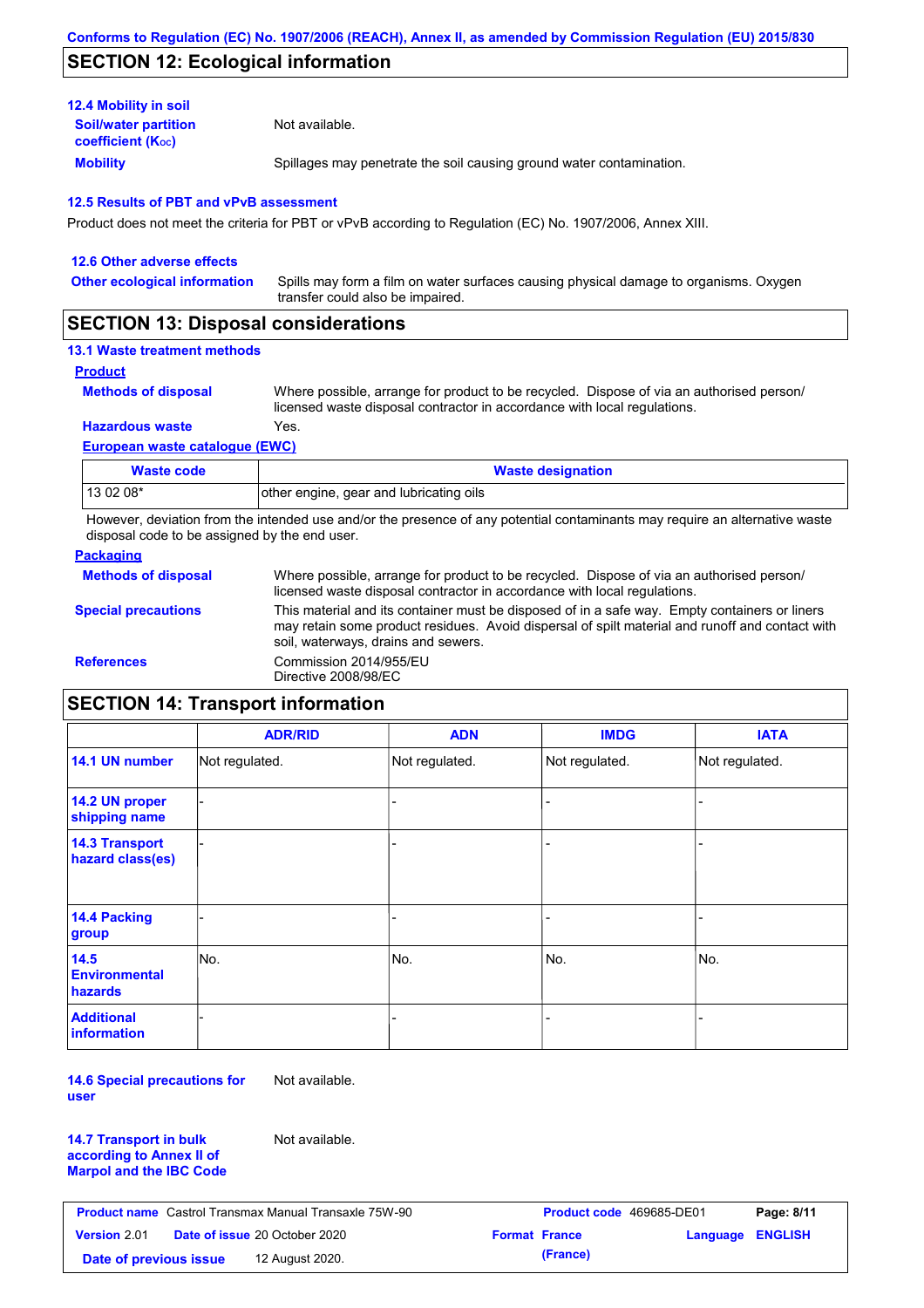## **SECTION 15: Regulatory information**

|                                                                    | 15.1 Safety, health and environmental regulations/legislation specific for the substance or mixture                                                                                       |
|--------------------------------------------------------------------|-------------------------------------------------------------------------------------------------------------------------------------------------------------------------------------------|
| EU Regulation (EC) No. 1907/2006 (REACH)                           |                                                                                                                                                                                           |
|                                                                    | <b>Annex XIV - List of substances subject to authorisation</b>                                                                                                                            |
| <b>Annex XIV</b>                                                   |                                                                                                                                                                                           |
| None of the components are listed.                                 |                                                                                                                                                                                           |
| <b>Substances of very high concern</b>                             |                                                                                                                                                                                           |
| None of the components are listed.                                 |                                                                                                                                                                                           |
| <b>Other regulations</b>                                           |                                                                                                                                                                                           |
| <b>REACH Status</b>                                                | The company, as identified in Section 1, sells this product in the EU in compliance with the<br>current requirements of REACH.                                                            |
| <b>United States inventory</b><br>(TSCA 8b)                        | All components are active or exempted.                                                                                                                                                    |
| <b>Australia inventory (AICS)</b>                                  | All components are listed or exempted.                                                                                                                                                    |
| <b>Canada inventory</b>                                            | All components are listed or exempted.                                                                                                                                                    |
| <b>China inventory (IECSC)</b>                                     | All components are listed or exempted.                                                                                                                                                    |
| <b>Japan inventory (ENCS)</b>                                      | All components are listed or exempted.                                                                                                                                                    |
| <b>Korea inventory (KECI)</b>                                      | All components are listed or exempted.                                                                                                                                                    |
| <b>Philippines inventory</b><br>(PICCS)                            | All components are listed or exempted.                                                                                                                                                    |
| <b>Taiwan Chemical</b><br><b>Substances Inventory</b><br>(TCSI)    | All components are listed or exempted.                                                                                                                                                    |
| Ozone depleting substances (1005/2009/EU)<br>Not listed.           |                                                                                                                                                                                           |
| Prior Informed Consent (PIC) (649/2012/EU)<br>Not listed.          |                                                                                                                                                                                           |
| <b>EU - Water framework directive - Priority substances</b>        |                                                                                                                                                                                           |
| None of the components are listed.                                 |                                                                                                                                                                                           |
| <b>Seveso Directive</b>                                            |                                                                                                                                                                                           |
| This product is not controlled under the Seveso Directive.         |                                                                                                                                                                                           |
| <b>National regulations</b>                                        |                                                                                                                                                                                           |
| <b>Social Security Code,</b><br><b>Articles L 461-1 to L 461-7</b> | Sécurité sociale : tableau 36                                                                                                                                                             |
| <b>Reinforced medical</b><br><b>surveillance</b>                   | Not classified.                                                                                                                                                                           |
| <b>15.2 Chemical safety</b><br>assessment                          | A Chemical Safety Assessment has been carried out for one or more of the substances within<br>this mixture. A Chemical Safety Assessment has not been carried out for the mixture itself. |

# **SECTION 16: Other information**

| <b>Abbreviations and acronyms</b>                            | ADN = European Provisions concerning the International Carriage of Dangerous Goods by<br>Inland Waterway                                                                                                                                                                                                                                                                      |                                                                                          |          |                |  |  |
|--------------------------------------------------------------|-------------------------------------------------------------------------------------------------------------------------------------------------------------------------------------------------------------------------------------------------------------------------------------------------------------------------------------------------------------------------------|------------------------------------------------------------------------------------------|----------|----------------|--|--|
|                                                              | Road                                                                                                                                                                                                                                                                                                                                                                          | ADR = The European Agreement concerning the International Carriage of Dangerous Goods by |          |                |  |  |
|                                                              | $ATE = Acute Toxicity Estimate$<br><b>BCF</b> = Bioconcentration Factor                                                                                                                                                                                                                                                                                                       |                                                                                          |          |                |  |  |
|                                                              |                                                                                                                                                                                                                                                                                                                                                                               |                                                                                          |          |                |  |  |
|                                                              | CAS = Chemical Abstracts Service                                                                                                                                                                                                                                                                                                                                              |                                                                                          |          |                |  |  |
|                                                              | CLP = Classification, Labelling and Packaging Regulation [Regulation (EC) No. 1272/2008]<br>CSA = Chemical Safety Assessment                                                                                                                                                                                                                                                  |                                                                                          |          |                |  |  |
|                                                              | CSR = Chemical Safety Report<br>DMEL = Derived Minimal Effect Level<br>DNEL = Derived No Effect Level<br>EINECS = European Inventory of Existing Commercial chemical Substances<br>ES = Exposure Scenario<br>EUH statement = CLP-specific Hazard statement<br>EWC = European Waste Catalogue<br>GHS = Globally Harmonized System of Classification and Labelling of Chemicals |                                                                                          |          |                |  |  |
|                                                              |                                                                                                                                                                                                                                                                                                                                                                               |                                                                                          |          |                |  |  |
|                                                              |                                                                                                                                                                                                                                                                                                                                                                               |                                                                                          |          |                |  |  |
|                                                              |                                                                                                                                                                                                                                                                                                                                                                               |                                                                                          |          |                |  |  |
|                                                              |                                                                                                                                                                                                                                                                                                                                                                               |                                                                                          |          |                |  |  |
|                                                              |                                                                                                                                                                                                                                                                                                                                                                               |                                                                                          |          |                |  |  |
|                                                              |                                                                                                                                                                                                                                                                                                                                                                               |                                                                                          |          |                |  |  |
|                                                              |                                                                                                                                                                                                                                                                                                                                                                               |                                                                                          |          |                |  |  |
|                                                              | IATA = International Air Transport Association                                                                                                                                                                                                                                                                                                                                |                                                                                          |          |                |  |  |
|                                                              | IBC = Intermediate Bulk Container                                                                                                                                                                                                                                                                                                                                             |                                                                                          |          |                |  |  |
| <b>Product name</b> Castrol Transmax Manual Transaxle 75W-90 |                                                                                                                                                                                                                                                                                                                                                                               | Product code 469685-DE01                                                                 |          | Page: 9/11     |  |  |
| <b>Version 2.01</b>                                          | <b>Date of issue 20 October 2020</b>                                                                                                                                                                                                                                                                                                                                          | <b>Format France</b>                                                                     | Language | <b>ENGLISH</b> |  |  |

**Date of previous issue (France)** 12 August 2020.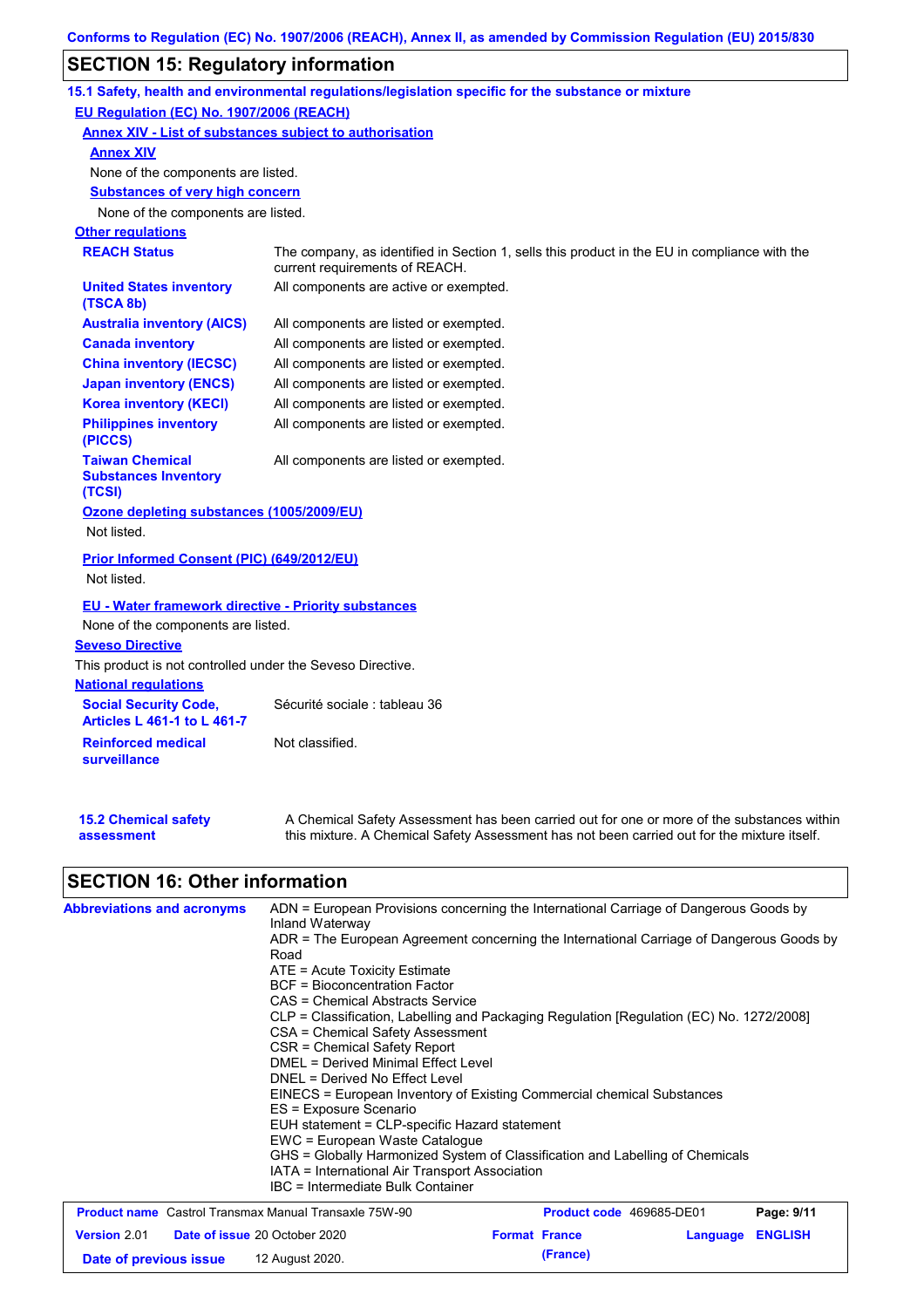## **SECTION 16: Other information**

IMDG = International Maritime Dangerous Goods LogPow = logarithm of the octanol/water partition coefficient MARPOL = International Convention for the Prevention of Pollution From Ships, 1973 as modified by the Protocol of 1978. ("Marpol" = marine pollution) OECD = Organisation for Economic Co-operation and Development PBT = Persistent, Bioaccumulative and Toxic PNEC = Predicted No Effect Concentration REACH = Registration, Evaluation, Authorisation and Restriction of Chemicals Regulation [Regulation (EC) No. 1907/2006] RID = The Regulations concerning the International Carriage of Dangerous Goods by Rail RRN = REACH Registration Number SADT = Self-Accelerating Decomposition Temperature SVHC = Substances of Very High Concern STOT-RE = Specific Target Organ Toxicity - Repeated Exposure STOT-SE = Specific Target Organ Toxicity - Single Exposure TWA = Time weighted average UN = United Nations UVCB = Complex hydrocarbon substance VOC = Volatile Organic Compound vPvB = Very Persistent and Very Bioaccumulative Varies = may contain one or more of the following 64741-88-4 / RRN 01-2119488706-23, 64741-89-5 / RRN 01-2119487067-30, 64741-95-3 / RRN 01-2119487081-40, 64741-96-4/ RRN 01-2119483621-38, 64742-01-4 / RRN 01-2119488707-21, 64742-44-5 / RRN 01-2119985177-24, 64742-45-6, 64742-52-5 / RRN 01-2119467170-45, 64742-53-6 / RRN 01-2119480375-34, 64742-54-7 / RRN 01-2119484627-25, 64742-55-8 / RRN 01-2119487077-29, 64742-56-9 / RRN 01-2119480132-48, 64742-57-0 / RRN 01-2119489287-22, 64742-58-1, 64742-62-7 / RRN 01-2119480472-38, 64742-63-8, 64742-65-0 / RRN 01-2119471299-27, 64742-70-7 / RRN 01-2119487080-42, 72623-85-9 / RRN 01-2119555262-43, 72623-86-0 / RRN 01-2119474878-16, 72623-87-1 / RRN 01-2119474889-13

**Procedure used to derive the classification according to Regulation (EC) No. 1272/2008 [CLP/GHS]**

| <b>Classification</b>                            |                            | <b>Justification</b>                          |  |  |  |
|--------------------------------------------------|----------------------------|-----------------------------------------------|--|--|--|
| Not classified.                                  |                            |                                               |  |  |  |
| <b>Full text of abbreviated H</b><br>statements  | H304                       | May be fatal if swallowed and enters airways. |  |  |  |
| <b>Full text of classifications</b><br>[CLP/GHS] | Asp. Tox. 1, H304          | <b>ASPIRATION HAZARD - Category 1</b>         |  |  |  |
| <b>History</b>                                   |                            |                                               |  |  |  |
| Date of issue/ Date of<br>revision               | 20/10/2020.                |                                               |  |  |  |
| Date of previous issue                           | 12/08/2020.                |                                               |  |  |  |
| <b>Prepared by</b>                               | <b>Product Stewardship</b> |                                               |  |  |  |

**Indicates information that has changed from previously issued version.**

#### **Notice to reader**

All reasonably practicable steps have been taken to ensure this data sheet and the health, safety and environmental information contained in it is accurate as of the date specified below. No warranty or representation, express or implied is made as to the accuracy or completeness of the data and information in this data sheet.

The data and advice given apply when the product is sold for the stated application or applications. You should not use the product other than for the stated application or applications without seeking advice from BP Group.

It is the user's obligation to evaluate and use this product safely and to comply with all applicable laws and regulations. The BP Group shall not be responsible for any damage or injury resulting from use, other than the stated product use of the material, from any failure to adhere to recommendations, or from any hazards inherent in the nature of the material. Purchasers of the product for supply to a third party for use at work, have a duty to take all necessary steps to ensure that any person handling or using the product is provided with the information in this sheet. Employers have a duty to tell employees and others who may be affected of any hazards described in this sheet and of any precautions that should be taken. You can contact the BP Group to ensure that this document is the most current available. Alteration of this document is strictly prohibited.

| <b>Product name</b> Castrol Transmax Manual Transaxle 75W-90 |  |                                      | <b>Product code</b> 469685-DE01 |                      | Page: 10/11             |  |
|--------------------------------------------------------------|--|--------------------------------------|---------------------------------|----------------------|-------------------------|--|
| <b>Version 2.01</b>                                          |  | <b>Date of issue 20 October 2020</b> |                                 | <b>Format France</b> | <b>Language ENGLISH</b> |  |
| Date of previous issue                                       |  | 12 August 2020.                      |                                 | (France)             |                         |  |